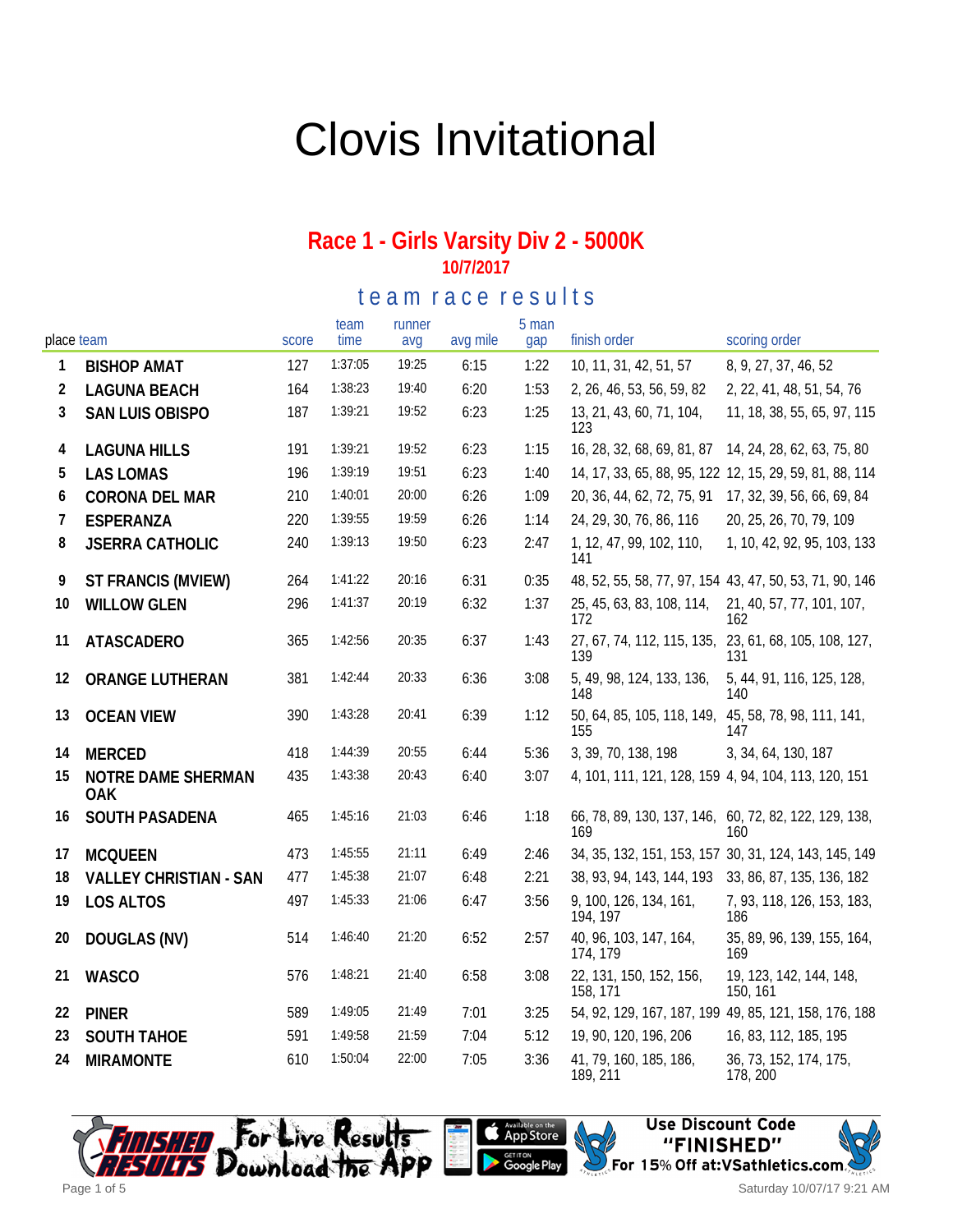### **Race 1 - Girls Varsity Div 2 - 5000K 10/7/2017**

## te a m r a c e r e s ults

|            |                           |       | team    | runner |          | 5 man |                                      |                                      |
|------------|---------------------------|-------|---------|--------|----------|-------|--------------------------------------|--------------------------------------|
| place team |                           | score | time    | avg    | avg mile | gap   | finish order                         | scoring order                        |
| 25         | <b>LINDSAY</b>            | 631   | 1:49:59 | 21:59  | 7:04     | 5:06  | 7, 125, 173, 176, 190,<br>209, 210   | 6, 117, 163, 166, 179,<br>198, 199   |
| 26         | <b>ALBANY</b>             | 638   | 1:51:00 | 22:12  | 7:08     | 5:21  | 15, 127, 140, 191, 205,<br>213       | 13, 119, 132, 180, 194,<br>201       |
| 27         | <b>SHAFTER</b>            | 642   | 1:50:11 | 22:02  | 7:05     | 2:50  | 73, 109, 142, 178, 182,<br>200, 204  | 67, 102, 134, 168, 171,<br>189, 193  |
| 28         | <b>CHRISTIAN BROTHERS</b> | 673   | 1:50:29 | 22:05  | 7:06     | 1:43  | 107, 113, 163, 165, 166,<br>180, 192 | 100, 106, 154, 156, 157,<br>170, 181 |
| 29         | CABRILLO                  | 737   | 1:53:01 | 22:36  | 7:16     | 2:48  | 80, 168, 175, 177, 183,<br>184, 207  | 74, 159, 165, 167, 172,<br>173, 196  |
| 30         | <b>KERMAN</b>             | 827   | 1:56:50 | 23:22  | 7:31     | 3:25  | 117, 145, 202, 203, 208              | 110, 137, 191, 192, 197              |
| 31         | CONTRERAS                 | 852   | 1:59:11 | 23:50  | 7:40     | 5:26  | 106, 188, 195, 201, 214              | 99, 177, 184, 190, 202               |
|            | DNP PLACER                |       | 18:34   | 18:34  | 5:58     |       | 6                                    | 1 Runner                             |
|            | DNP BELLFLOWER            |       | 19:26   | 19:26  | 6:15     |       | 23                                   | 1 Runner                             |
|            | DNP LIVE OAK              |       | 41:22   | 20:41  | 6:39     |       | 8, 162                               | 2 Runners                            |
|            | DNP DAMONTE RANCH (NV)    |       | 1:23:36 | 20:54  | 6:43     |       | 18, 37, 119, 181                     | 4 Runners                            |
|            | DNP GALENA (NV)           |       | 1:29:47 | 22:27  | 7:13     |       | 61, 84, 170, 212                     | 4 Runners                            |

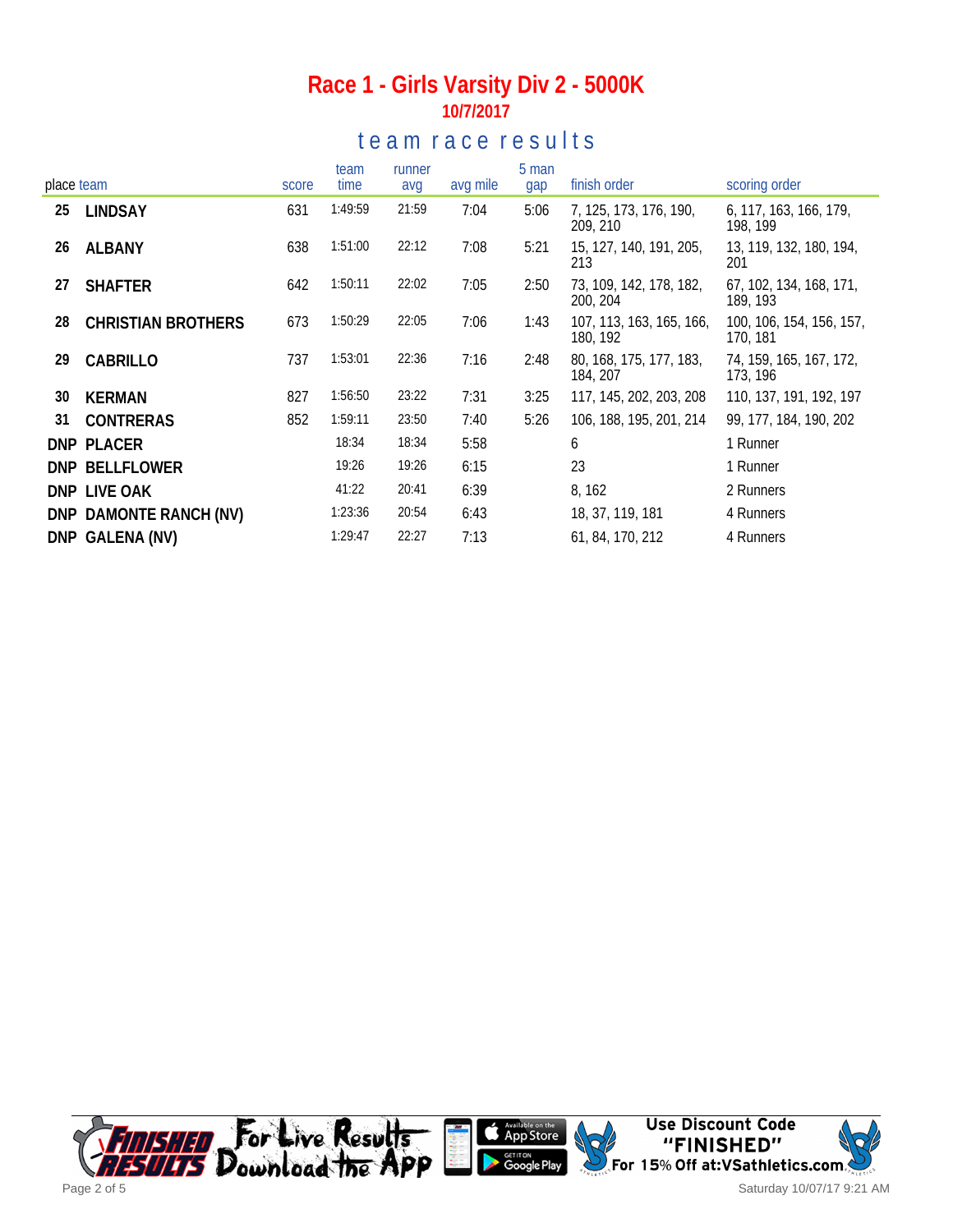# Clovis Invitational

## **Race 1 - Girls Varsity Div 2 - 5000K 10/7/2017**

# individual race results

| place | name                              |     | grade school         | time        | points | place | name                      |    | grade school         | time    | points |
|-------|-----------------------------------|-----|----------------------|-------------|--------|-------|---------------------------|----|----------------------|---------|--------|
| 1     | NADIA TABRIZ                      | 11  | JSerra Catholic      | 18:13.2 1   |        | 35    | <b>IMOGEN OLVERA</b>      | 11 | McQueen              | 19:43.5 | 31     |
| 2     | <b>EVIE CANT</b>                  | 12  | Laguna Beach         | $18:24.7$ 2 |        | 36    | <b>GIGILEE</b>            | 11 | Corona Del Mar       | 19:44.4 | 32     |
| 3     | <b>QUINN HAGERMAN</b>             | 11  | Merced               | 18:27.8     | 3      | 37    | MARENA MIDDLETON          | 10 | Damonte Ranch (NV)   | 19:45.4 |        |
| 4     | MARIAH MORO                       | 12  | Notre Dame Sherman O | 18:30.5     | 4      | 38    | <b>CHRISTINE ALBRECHT</b> | 11 | Valley Christian - S | 19:45.6 | 33     |
| 5     | SOPHIA GUTIERREZ                  | 9   | Orange Lutheran      | 18:33.9     | 5      | 39    | CIARA COLON               | 12 | Merced               | 19:46.8 | 34     |
| 6     | MARIN CHAMBERLAIN                 | 12  | Placer               | 18:34.8     |        | 40    | <b>MAYA SMITH</b>         | 11 | Douglas (NV)         | 19:48.3 | 35     |
| 7     | MCKAYLIE CAESAR                   | 11  | Lindsay              | 18:38.4 6   |        | 41    | <b>BEATRICE WHITAKER</b>  | 10 | Miramonte            | 19:51.9 | 36     |
| 8     | <b>AUDREY REED</b>                | 9   | Live Oak             | 18:40.9     |        | 42    | SABRINA LUCIO             | 12 | <b>Bishop Amat</b>   | 19:54.4 | 37     |
| 9     | NAOMI DONOVAN                     | 11  | Los Altos            | 18:42.5     | 7      | 43    | <b>ALEXIS LEWIS</b>       | 12 | San Luis Obispo      | 19:56.6 | 38     |
| 10    | <b>OLIVIA PAEZ</b>                | 11  | <b>Bishop Amat</b>   | 18:43.4     | 8      | 44    | <b>JULIA TUNG</b>         | 10 | Corona Del Mar       | 19:57.9 | 39     |
| 11    | <b>MORGAN RUST</b>                | 10  | <b>Bishop Amat</b>   | 18:43.8     | 9      | 45    | <b>EMMA CLARK</b>         | 12 | <b>Willow Glen</b>   | 19:59.6 | 40     |
| 12    | MARIE-THERESE<br><b>CHAHROURI</b> | 12  | JSerra Catholic      | 19:00.5     | 10     | 46    | SIDNEY SHAEFFGEN          | 9  | Laguna Beach         | 20:01.2 | 41     |
| 13    | <b>ALEXI STEINMAUS</b>            | 10  | San Luis Obispo      | 19:07.1     | -11    | 47    | <b>EMILIE DUFAULT</b>     | 11 | JSerra Catholic      | 20:01.3 | 42     |
| 14    | <b>VERONICA TOWLE</b>             | -11 | Las Lomas            | 19:07.2     | 12     | 48    | MADELEINE COLI            | 12 | St Francis (MView)   | 20:01.6 | 43     |
| 15    | <b>RILEY HARMON</b>               | 12  | Albany               | 19:12.4     | 13     | 49    | PAKER PARA                | 9  | Orange Lutheran      | 20:03.5 | 44     |
| 16    | <b>CLAIRE SELLECK</b>             | 11  | Laguna Hills         | 19:13.6     | 14     | 50    | ROMIE SMITH               | 12 | Ocean View           | 20:04.3 | 45     |
| 17    | SOPHIA CIOTOLA                    | 12  | Las Lomas            | 19:20.1     | 15     | 51    | <b>ASHLEY GOMEZ</b>       | 12 | <b>Bishop Amat</b>   | 20:05.7 | 46     |
| 18    | <b>CARLEY LEGENBAUER</b>          | 10  | Damonte Ranch (NV)   | 19:20.4     |        | 52    | <b>ISABELLE CAIRNS</b>    | 9  | St Francis (MView)   | 20:08.0 | 47     |
| 19    | CARISSA BUCHHOLTZ                 | 10  | South Tahoe          | 19:22.1     | 16     | 53    | <b>HANNAH KONKEL</b>      | 11 | Laguna Beach         | 20:08.6 | 48     |
| 20    | ANNABELLE BOUDREAU                | 9   | Corona Del Mar       | 19:23.4     | 17     | 54    | CYNTHIA ROSALES           | 11 | Piner                | 20:12.4 | 49     |
| 21    | SAMANTHA SIMARD                   | 11  | San Luis Obispo      | 19:24.3     | 18     | 55    | ROXANNE THOMAS            | 9  | St Francis (MView)   | 20:15.6 | 50     |
| 22    | SAYRA RAYA                        | 11  | Wasco                | 19:25.4     | 19     | 56    | SIERRA READ               | 10 | Laguna Beach         | 20:18.6 | 51     |
| 23    | <b>MELISSA FLORES</b>             | 10  | <b>Bellflower</b>    | 19:26.7     |        | 57    | MARISSA ARREDONDO         | 9  | <b>Bishop Amat</b>   | 20:19.5 | 52     |
| 24    | <b>SUMMER SHEA</b>                | 12  | Esperanza            | 19:27.6     | 20     | 58    | <b>HALEY TORSNEY</b>      | 12 | St Francis (MView)   | 20:20.8 | 53     |
| 25    | <b>MADDIE YEN</b>                 | 10  | <b>Willow Glen</b>   | 19:28.0     | 21     | 59    | <b>KAITLIN RYAN</b>       | 10 | Laguna Beach         | 20:20.8 | 54     |
| 26    | <b>JESSIE ROSE</b>                | 9   | Laguna Beach         | 19:30.3     | 22     | 60    | <b>GRACE GREENELSH</b>    | 9  | San Luis Obispo      | 20:21.2 | 55     |
| 27    | <b>CLAIRE LIVENGOOD</b>           | 11  | Atascadero           | 19:30.4     | 23     | 61    | <b>KATE INDART</b>        | 10 | Galena (NV)          | 20:22.2 |        |
| 28    | <b>LAUREN TURNER</b>              | 11  | Laguna Hills         | 19:31.0 24  |        | 62    | <b>LAUREN GRIFFIN</b>     | 12 | Corona Del Mar       | 20:23.1 | 56     |
| 29    | <b>LAUREN REEVES</b>              | 12  | Esperanza            | 19:34.2 25  |        | 63    | <b>HERMELA ABRHA</b>      | 10 | <b>Willow Glen</b>   | 20:23.6 | 57     |
| 30    | <b>KATELYN WILSON</b>             | 12  | Esperanza            | 19:36.2 26  |        | 64    | ADRIANA GIL               | 11 | Ocean View           | 20:24.0 | 58     |
| 31    | <b>GABBIE RIVERA</b>              | 11  | <b>Bishop Amat</b>   | 19:37.7     | 27     | 65    | ALI HEITMANN              | 11 | Las Lomas            | 20:24.8 | 59     |
| 32    | <b>SOFIA GILLES</b>               | 10  | Laguna Hills         | 19:38.3     | 28     | 66    | LINDSEY CALVA             | 11 | South Pasadena       | 20:25.8 | 60     |
| 33    | <b>JANIE KISYLIA</b>              | 12  | Las Lomas            | 19:39.9     | 29     | 67    | ANNA ARCHIBALD            | 9  | Atascadero           | 20:27.4 | 61     |
| 34    | <b>MEGAN GEPHART</b>              | 12  | McQueen              | 19:43.2     | 30     | 68    | SARAH DONAHUE             | 11 | Laguna Hills         | 20:28.9 | 62     |
|       |                                   |     |                      |             |        | 69    | <b>SUSANA GARCIA</b>      | 11 | Laguna Hills         | 20:29.2 | 63     |







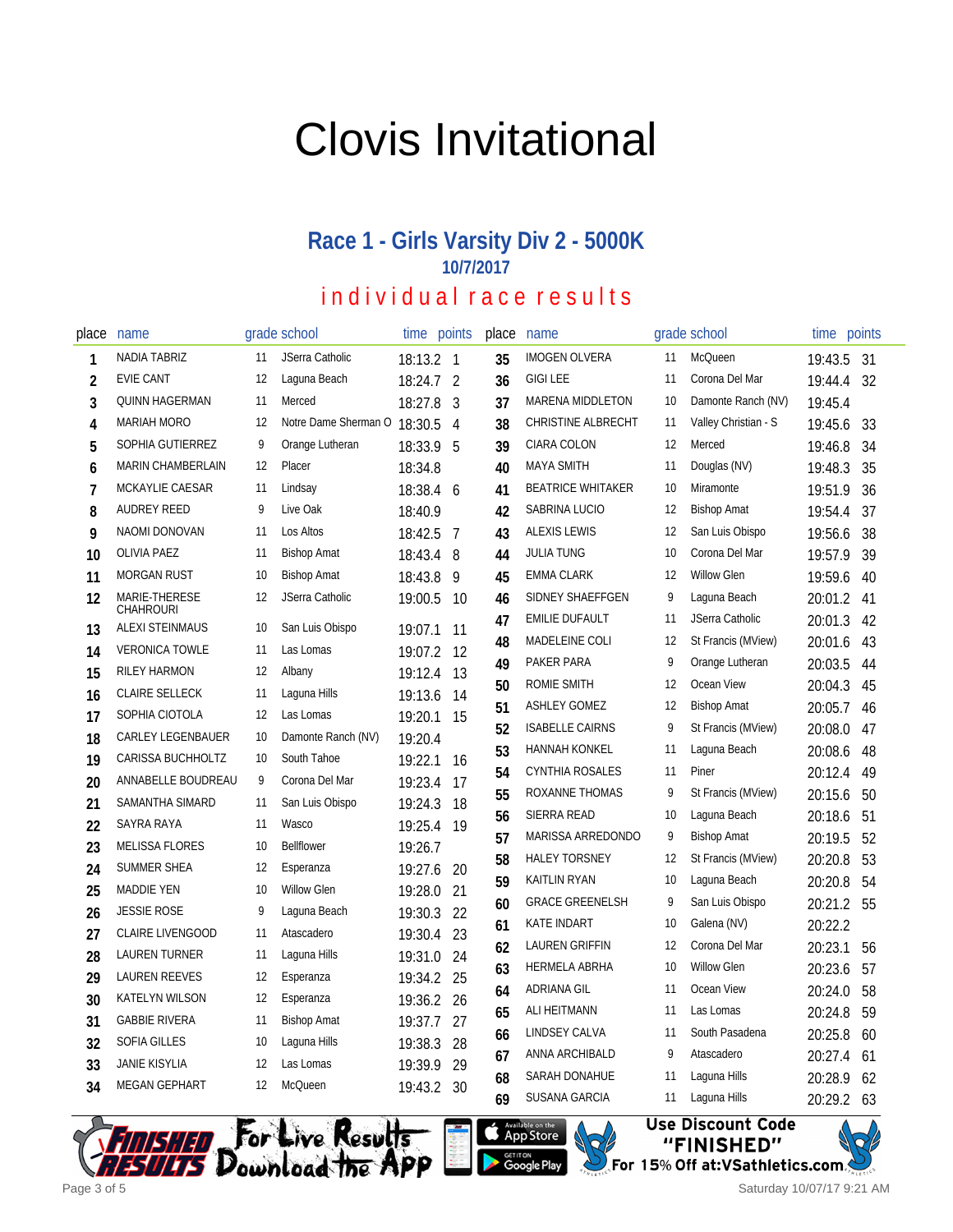### **Race 1 - Girls Varsity Div 2 - 5000K 10/7/2017**

## individual race results

| place | name                      |    | grade school                    | time points |     | place | name                      |    | grade school                 | time points |     |
|-------|---------------------------|----|---------------------------------|-------------|-----|-------|---------------------------|----|------------------------------|-------------|-----|
| 70    | <b>JACKIE ALEMAN</b>      | 12 | Merced                          | 20:30.3     | 64  | 112   | DANA WEATHERBY            | 9  | Atascadero                   | 21:09.5     | 105 |
| 71    | <b>JULIA BLOOM</b>        | 9  | San Luis Obispo                 | 20:32.1     | 65  | 113   | <b>AILEEN FORTIN</b>      | 11 | <b>Christian Brothers</b>    | 21:11.8     | 106 |
| 72    | <b>EMMA MONTGOMERY</b>    | 12 | Corona Del Mar                  | 20:32.7     | 66  | 114   | <b>FATIMA ALARCON</b>     | 12 | <b>Willow Glen</b>           | 21:13.2     | 107 |
| 73    | ANALYSSA TORRES           | 11 | Shafter                         | 20:33.6     | 67  | 115   | KACEY JOURNEY             | 10 | Atascadero                   | 21:13.6     | 108 |
| 74    | <b>MARIAH BOCHE</b>       | 11 | Atascadero                      | 20:35.4     | 68  | 116   | <b>DESIREE ODEN</b>       | 12 | Esperanza                    | 21:14.1     | 109 |
| 75    | <b>MAYA BUCHWALD</b>      | 10 | Corona Del Mar                  | 20:36.1     | 69  | 117   | ARISANDY MELGAREJO        | 11 | Kerman                       | 21:14.8     | 110 |
| 76    | SAMANTHA ROCKE            | 11 | Esperanza                       | 20:36.2     | 70  | 118   | <b>ISABELLA MESSINA</b>   | 9  | Ocean View                   | 21:16.7     | 111 |
| 77    | <b>KATELYN CHU</b>        | 10 | St Francis (MView)              | 20:36.6     | -71 | 119   | <b>SKYLAR ALLISON</b>     | 11 | Damonte Ranch (NV)           | 21:16.8     |     |
| 78    | <b>BAILEY WU</b>          | 12 | South Pasadena                  | 20:36.8     | 72  | 120   | ELIANA CARNEY             | 10 | South Tahoe                  | 21:21.9     | 112 |
| 79    | <b>COLETTE KIMURA</b>     | 10 | Miramonte                       | 20:38.0     | 73  | 121   | MICHELE TSUJIMOTO         | 10 | Notre Dame Sherman O 21:25.4 |             | 113 |
| 80    | ELENA ESTRADA             | 12 | Cabrillo                        | 20:38.0     | 74  | 122   | ANGEL ZHONG               | 11 | Las Lomas                    | 21:27.8     | 114 |
| 81    | SHANNON KLUG              | 11 | Laguna Hills                    | 20:38.8     | 75  | 123   | EMMA MANDERINO            | 11 | San Luis Obispo              | 21:29.4     | 115 |
| 82    | ANGELINA DYRNAES          | 10 | Laguna Beach                    | 20:39.0     | 76  | 124   | NICOLE MEYER              | 11 | Orange Lutheran              | 21:29.6     | 116 |
| 83    | <b>MARGOT WILKINSON</b>   | 12 | <b>Willow Glen</b>              | 20:40.4     | 77  | 125   | NANCY VASQUEZ             | 10 | Lindsay                      | 21:31.4     | 117 |
| 84    | <b>GRACE KENNY</b>        | 12 | Galena (NV)                     | 20:40.8     |     | 126   | <b>LIZBETH LARA</b>       | 9  | Los Altos                    | 21:31.6     | 118 |
| 85    | MICAYLA SHOOK             | 12 | Ocean View                      | 20:41.0     | -78 | 127   | ELLERY RENGER             | 10 | Albany                       | 21:37.6     | 119 |
| 86    | ANNIE BURKE               | 10 | Esperanza                       | 20:41.7     | 79  | 128   | <b>AUGUST ROBERTS</b>     | 9  | Notre Dame Sherman O         | 21:38.0     | 120 |
| 87    | <b>ROSEY BUGAYONG</b>     | 11 | Laguna Hills                    | 20:45.0     | 80  | 129   | <b>FATIMA OLIVARES</b>    | 11 | Piner                        | 21:38.2     | 121 |
| 88    | ERICA DUNGO               | 11 | Las Lomas                       | 20:47.4 81  |     | 130   | SARAH URIARTE             | 12 | South Pasadena               | 21:41.2     | 122 |
| 89    | <b>MADDY ENGELSMAN</b>    | 12 | South Pasadena                  | 20:48.2 82  |     | 131   | <b>VALERIA VALDEZ</b>     | 11 | Wasco                        | 21:41.8     | 123 |
| 90    | <b>ALLY SULLIVAN</b>      | 12 | South Tahoe                     | 20:48.6     | -83 | 132   | AMANDA ROSS               | 11 | <b>McQueen</b>               | 21:42.0     | 124 |
| 91    | DEEBA FALLAHZADEH         | 12 | Corona Del Mar                  | 20:48.7     | -84 | 133   | <b>AUBREY MYER</b>        | 11 | Orange Lutheran              | 21:42.2     | 125 |
| 92    | <b>VERONCIA RODRIGUEZ</b> | 10 | Piner                           | 20:50.4     | 85  | 134   | SUZANNE GUO               | 9  | Los Altos                    | 21:42.9     | 126 |
| 93    | <b>KATELYN STONE</b>      | 10 | Valley Christian - S            | 20:50.4     | 86  | 135   | MACKENZIE BRYSON          | 9  | Atascadero                   | 21:43.4     | 127 |
| 94    | ALEXIS MCMAHON            | 10 | Valley Christian - S            | 20:51.9     | 87  | 136   | KATRIA RETA               | 10 | Orange Lutheran              | 21:44.2     | 128 |
| 95    | SAMANTHA MELIN            | 9  | Las Lomas                       | 20:52.8     | 88  | 137   | <b>ELIZABETH BOCK</b>     | 11 | South Pasadena               | 21:44.5     | 129 |
| 96    | ADDISON GREGORY           | 10 | Douglas (NV)                    | 20:54.7     | 89  | 138   | <b>KAITLYNN PEREZ</b>     | 10 | Merced                       | 21:50.7     | 130 |
| 97    | ALEXANDRA CILLEY          | 9  | St Francis (MView)              | 20:55.3     | 90  | 139   | <b>CLAIRE RAMSEY</b>      | 9  | Atascadero                   | 21:50.8     | 131 |
| 98    | ELLIE AINSWORTH           | 10 | Orange Lutheran                 | 20:55.6     | 91  | 140   | NATALIA PORRAS            | 11 | Albany                       | 21:51.3     | 132 |
| 99    | <b>RYLAN ENGELS</b>       | 10 | JSerra Catholic                 | 20:57.4     | 92  | 141   | TRISTAN SALTONSTALL       | 12 | JSerra Catholic              | 21:59.0     | 133 |
| 100   | <b>KAT NASIF</b>          | 10 | Los Altos                       | 20:57.6     | 93  | 142   | SHAIRA VARGAS             | 12 | Shafter                      | 22:01.3 134 |     |
| 101   | MADELINE PEREZ            | 9  | Notre Dame Sherman O 20:57.9 94 |             |     | 143   | MAYLENE AGUILAR           | 11 | Valley Christian - S         | 22:03.0     | 135 |
| 102   | <b>ISABELLA ABUSAID</b>   | 11 | JSerra Catholic                 | 21:01.0 95  |     | 144   | HANNAH THEAKER            | 12 | Valley Christian - S         | 22:07.1     | 136 |
| 103   | BAYLEE WOOD               | 12 | Douglas (NV)                    | 21:01.5 96  |     | 145   | <b>BLANCA SEGOVIA</b>     | 11 | Kerman                       | 22:08.8     | 137 |
| 104   | <b>ELENA GRANT</b>        | 10 | San Luis Obispo                 | 21:01.7 97  |     | 146   | <b>CAROLINE LIU</b>       | 12 | South Pasadena               | 22:09.3     | 138 |
| 105   | NATALIE MILLER            | 9  | Ocean View                      | 21:02.1     | 98  | 147   | QUINCY RUSSELL            | 10 | Douglas (NV)                 | 22:10.2     | 139 |
| 106   | <b>GEORGINA HENRIQUEZ</b> | 11 | Contreras                       | 21:02.3     | 99  | 148   | MEGAN SCHELLHASE          | 10 | Orange Lutheran              | 22:12.5     | 140 |
| 107   | AMELIA POROLI             | 12 | <b>Christian Brothers</b>       | 21:03.2     | 100 | 149   | ANALISA CHAVEZ            | 11 | Ocean View                   | 22:14.5     | 141 |
| 108   | CARLY ZAMUDIO             | 10 | <b>Willow Glen</b>              | 21:05.4     | 101 | 150   | MONIQUE FROMENTA          | 12 | Wasco                        | 22:15.5     | 142 |
| 109   | LIZETTE GOMEZ             | 11 | Shafter                         | 21:05.5     | 102 | 151   | <b>MADISON HUTCHINSON</b> | 12 | McQueen                      | 22:16.3     | 143 |
| 110   | MARY CAMERON              | 10 | JSerra Catholic                 | 21:06.4     | 103 | 152   | ALEJANDRA BIRRUETA        | 9  | Wasco                        | 22:25.3     | 144 |
| 111   | <b>BLATHNAID HEANY</b>    | 11 | Notre Dame Sherman O 21:06.8    |             | 104 | 153   | JORDAN KAUFFMAN           | 10 | McQueen                      | 22:30.0     | 145 |









Saturday 10/07/17 9:21 AM